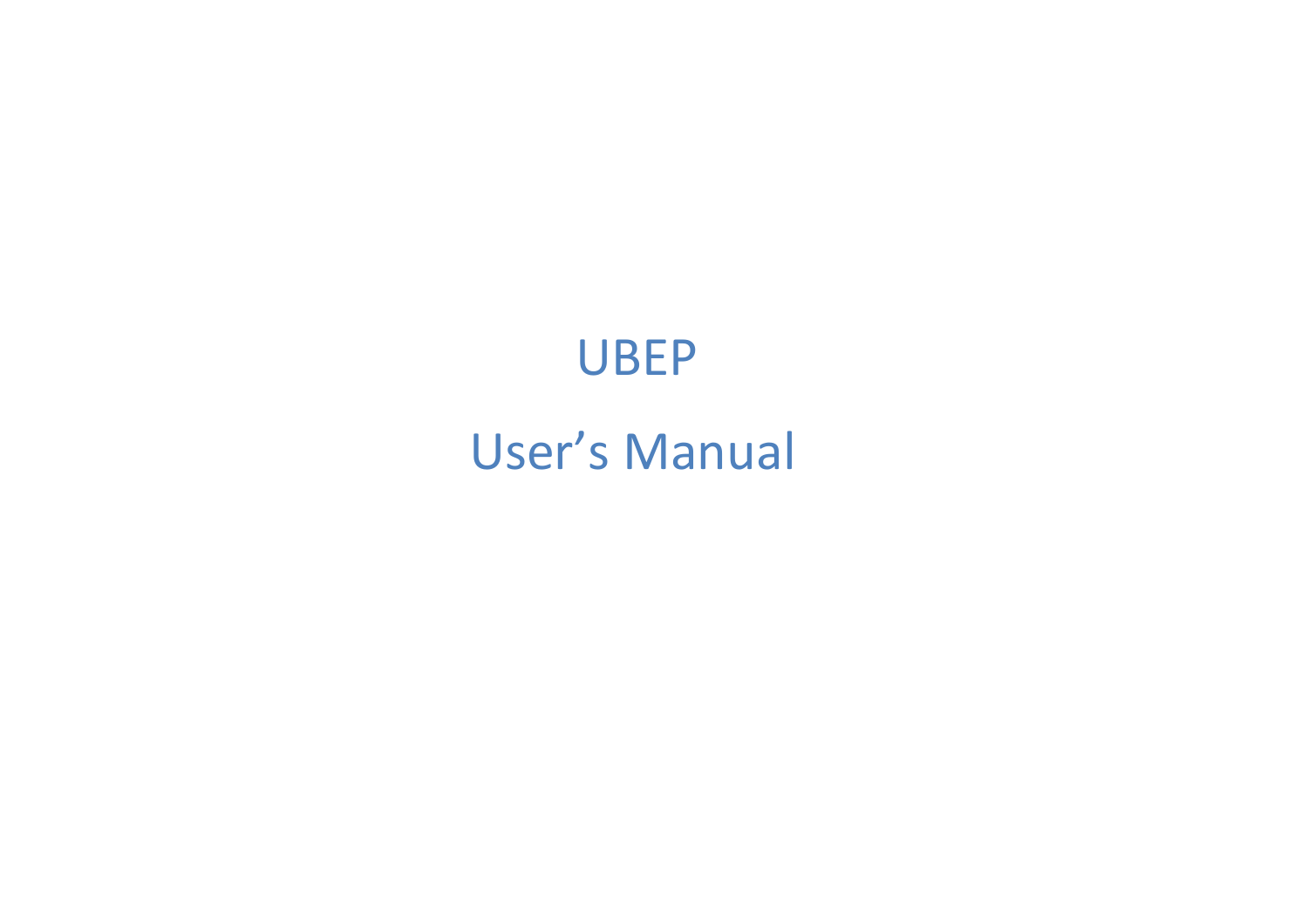## Introduction

UBEP (PACHOM® Electronic Zoning protection unit) is a patented device used for the PACHOM®® collision prevention system. The purpose of UBEP unit is to create the protection zone in specific areas around trucks and machinery (front, rear, sides, etc.) defining the area very precisely. Configuration (Preset, Standard or Custom) of this unit is done with UCP unit.

UBEP can be used as a system together with UPI units to alert both pedestrians and drivers/operators that they are located within the protection zone. On the other side it can be used as a standalone device to alert only drivers/operators in case of alert condition.

UBEP device comes in two power source configurations – with and without the battery. In case of the version without the battery, the device has to be powered with External power supply. On the other hand in case of the version with the battery UBEP can work autonomously but without alarm output which requires the External voltage to be supplied.

In this User's Manual we will explain all the parts of UBEP device together with installation instructions.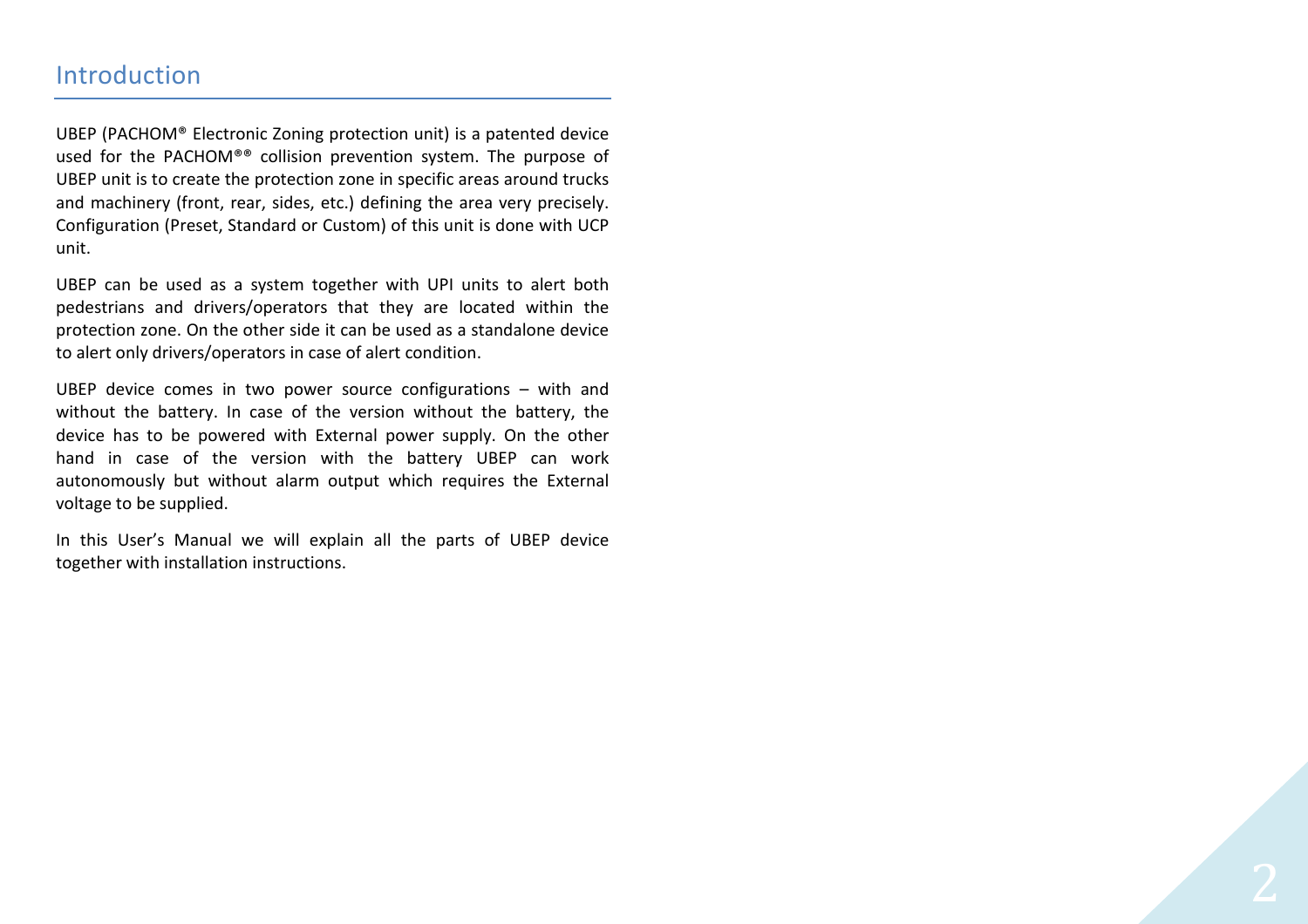## Front Side

On the front side of UBEP unit there are several sections divided by function:

- 1. Display section
- 2. Camera section
- 3. PES section
- 4. RF section

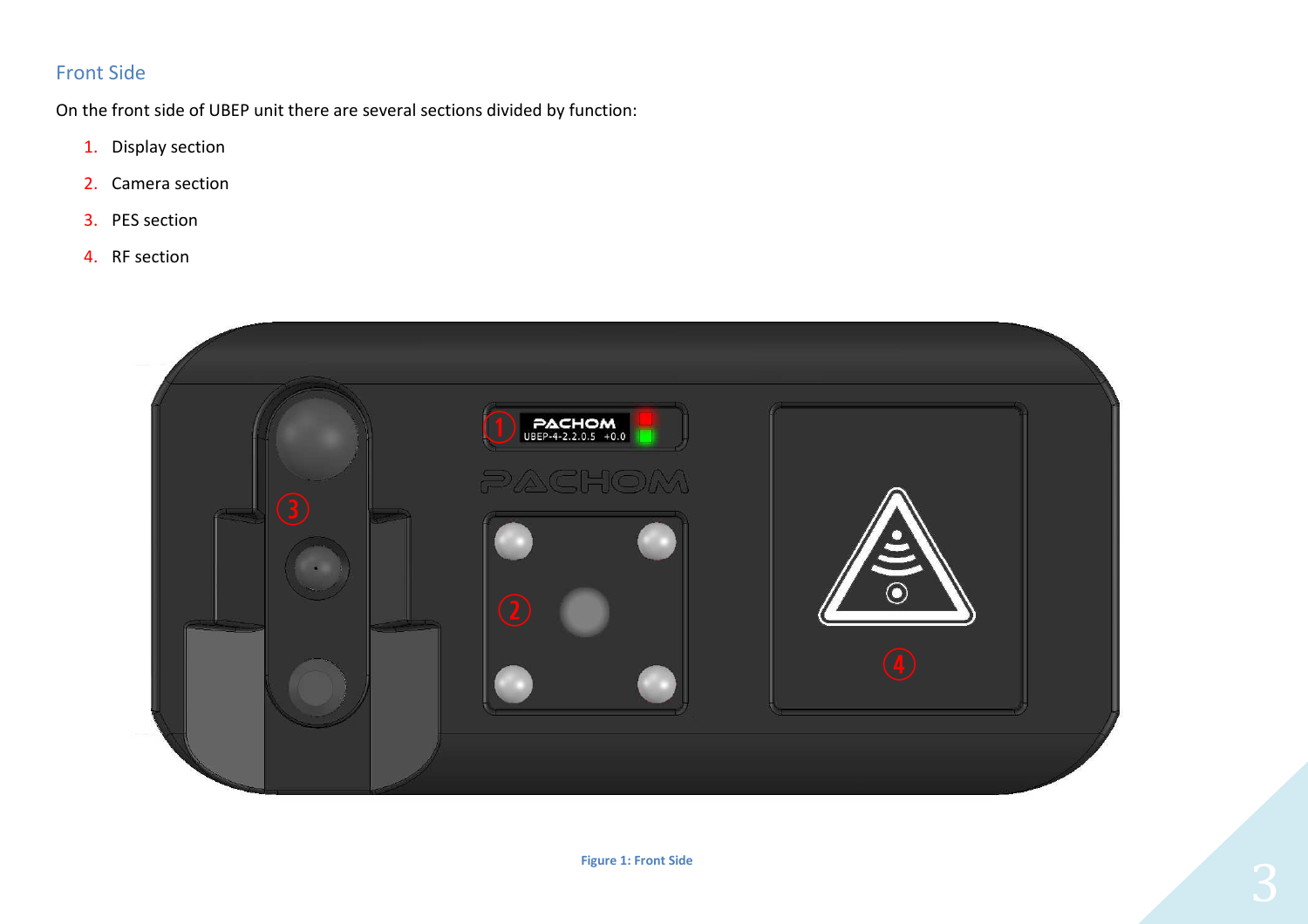## Back side

On the Back side of UBEP unit there are two items available:

- 1. Power Switch
- 2. External Connector



**Figure 2: Back Side**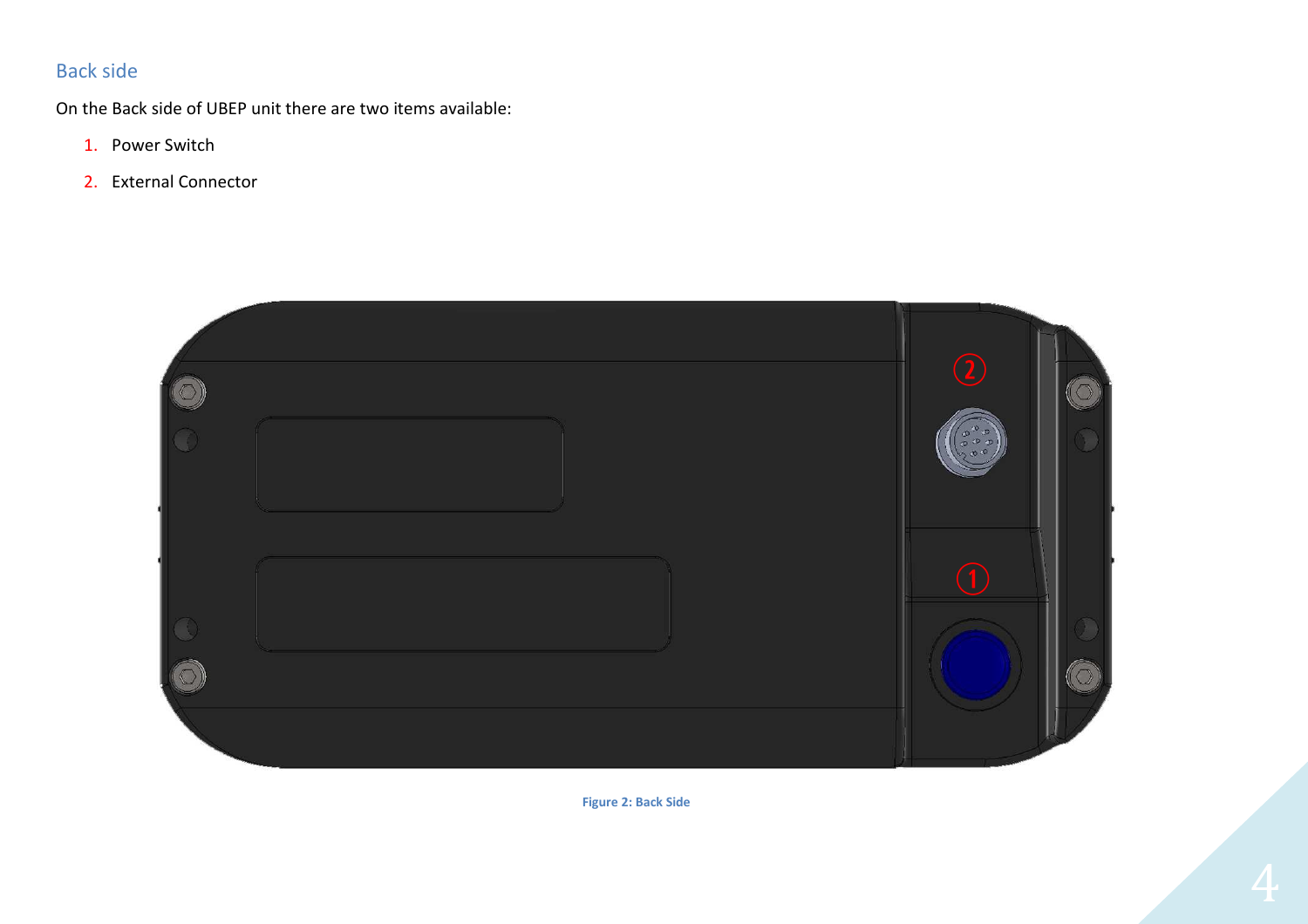## Display Section

Display section contains monochromatic OLED display with resolution of 128x32px, Red Color Charging LED and RGB Status LED. OLED display has a big advantage compared to a commonly used TFT displays because it has very high contrast and can be read even on a sunlight.

Red Color Charging LED is located on the Top-Right side of the Display section. In case of the UBEP version without the battery this LED will be "On" whenever the device is connected to External Power Supply. In case of the UBEP version with the battery this LED will blink with 1 sec pace during battery charging and will be always "On" when charging is finished.

RGB Status LED is located on the Bottom-Right side of the Display section. This LED is capable of creating a variety of different colors and we use this colors in combination with OLED Display to provide a feedback to the user on the current status of device.

During UBEP unit start-up OLED Display will show the PACHOM® logo together with firmware revision number. During this period of 1 second UBEP unit will transmit its ID and will show a Green light on Status LED (refer to Figure 3.).



**Figure 3: System Start-up** 

After the startup is finished if UBEP unit is blank (not yet configured) PACHOM® logo with revision number will remain on OLED Display and Status LED will blink with Red color every 2-3 seconds.

In order to configure UBEP unit operator must use UCP unit. There are four simple steps that operator should follow in order to perform this. Step 1, Pair UCP with UBEP unit. Step 2, Make custom configuration or select one of many Standard configurations available. Step 3, Send the configuration to the UBEP. Step 4, perform the test. For more information on this subject refer to UCP User's Manual.

After the start-up is finished in case that UBEP is programed with Custom Configuration you will see it written on OLED Display together with this image:

## CUSTOM ONFIG.

After the start-up is finished in case that UBEP is programed with one of the Standard Configurations you will see the corresponding Configuration Code and Configuration Image presented on OLED Display. This is one of the possible Configuration Codes and Configuration Images that can be shown:



In next two pages we will explain the meaning of variety of colors that can be shown on Status LED and we will also explain the meaning of Configuration Codes.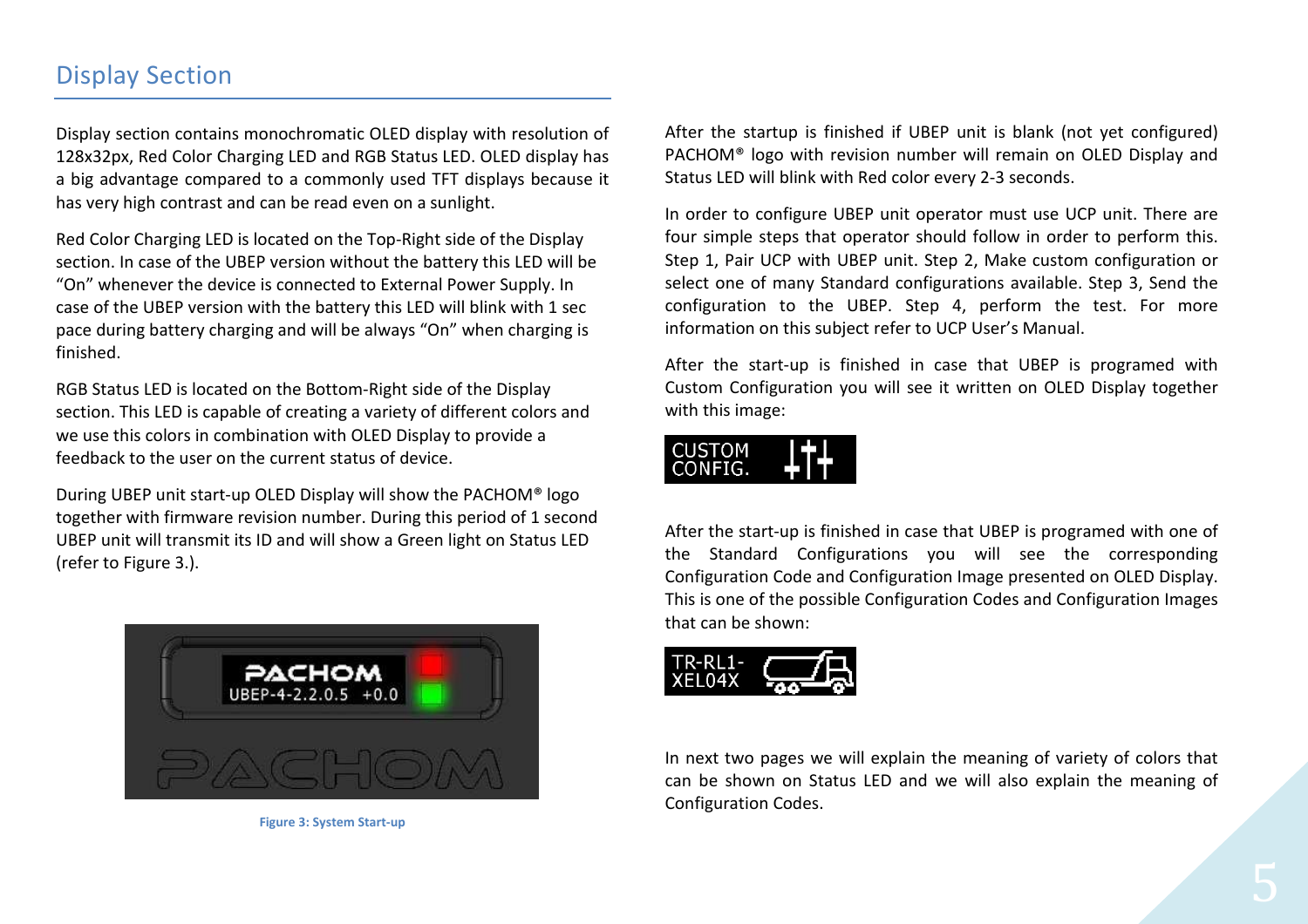## Status LED

As we mentioned earlier Status LED can show a variety of different colors. Same colors can have different meaning depending if they are shown in continuous mode (operation), in slow pace blinking mode (system "hearth-beat", passive mode) or in high pace blinking mode (system active mode).

#### **Status LED in Continuous mode – Operation:**

#### *Duration: between 0.5sec and 5sec*



Green Light in continuous mode means that UBEP is transmitting its ID, programming status or test mode status.



Blue Light in continuous mode means that UBEP is receiving configuration data.



Yellow Light in continuous mode means that UBEP is performing erase or write operation.



White Light in continuous mode means that UBEP is responding on "Check ID" command or entering test mode.

#### **Status LED in slow pace blinking mode – System "hearth-beat", passive mode:**

#### *Interval: every 2-3sec*

*Passive mode: This is the mode where UBEP is either not yet configured or it is monitoring the input conditions following the configuration but none of the conditions are yet met.* 



Blue Light in slow pace blinking mode means that UBEP unit is in passive mode and Power level is good.



Purple Light in slow pace blinking mode means that UBEP unit is in passive mode and Power level is in middle range.



Yellow Light in slow pace blinking mode means that UBEP unit is in passive mode and Power level is low.



White Light in slow pace blinking mode means that UBEP unit is in Test mode.



Red Light in slow pace blinking mode means that UBEP unit is blank (not yet configured).

#### **Status LED in high pace blinking mode – System active mode:**

*Interval: several times per second* 

*Active mode: This is the mode where UBEP is either in Alarm mode, transmitting the RF protection zone or both.* 



Purple Light in high pace blinking mode means that UBEP unit is in active mode or Test mode and transmitting RF protection zone based on On-Start condition.



Yellow Light in high pace blinking mode means that UBEP unit is in active mode and transmitting RF protection zone based on Condition 0, Condition 1, Condition 2 or Condition 3.



White Light in high pace blinking mode means that UBEP unit is in Test mode and transmitting RF protection zone based on Condition 0, Condition 1, Condition 2 or Condition 3.



Red Light in high pace blinking mode means that UBEP unit is in Alarm mode – holding active one of the alarm output lines either on Condition event or on Reply from UPI event. Red light has a priority over other active mode colors.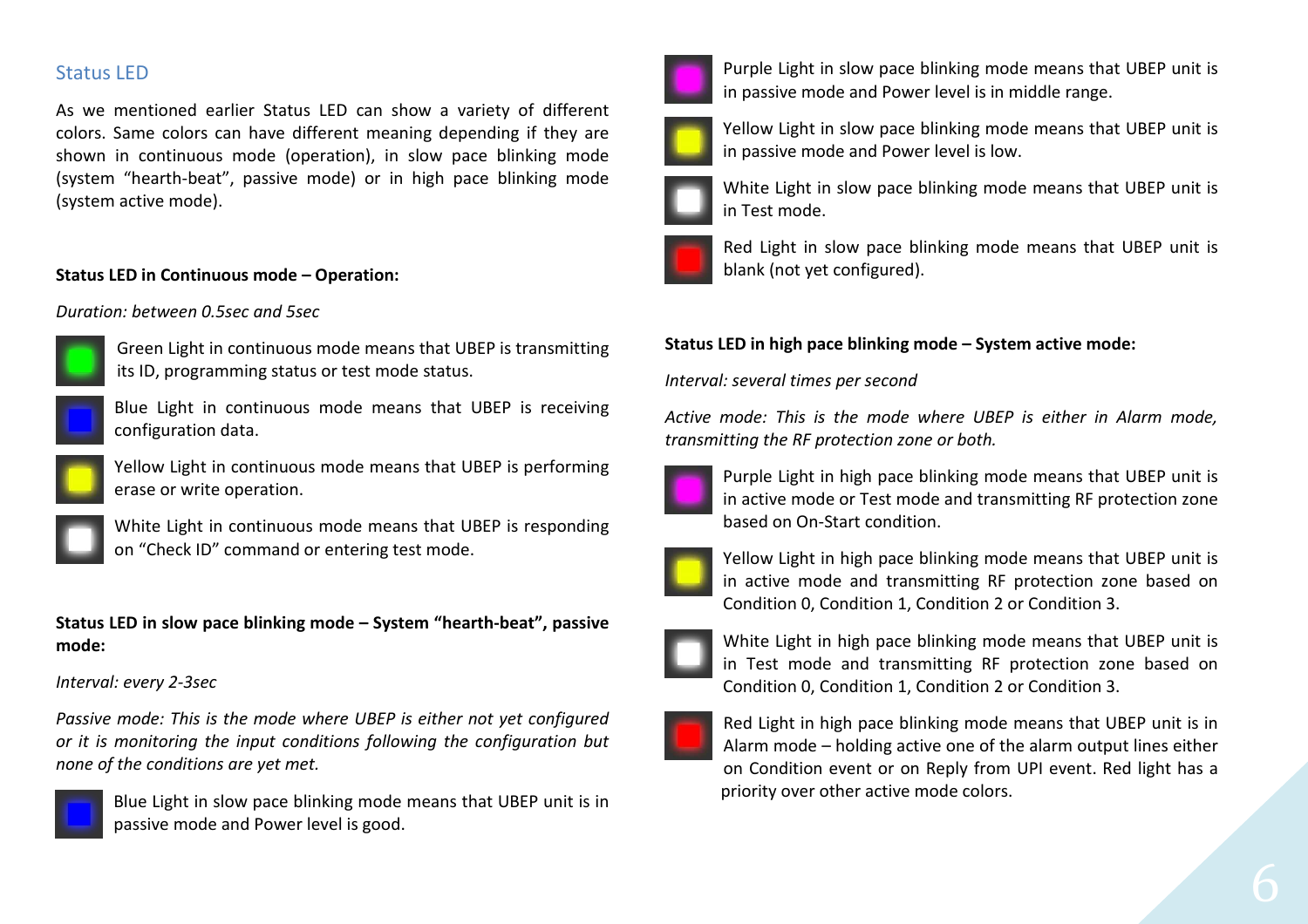## Configuration Codes

|                         |  |                                                                                                                                                                                                                                                                                                                    |             |              | #          |  |                   |                  |           |                                  |  |  |                                          |
|-------------------------|--|--------------------------------------------------------------------------------------------------------------------------------------------------------------------------------------------------------------------------------------------------------------------------------------------------------------------|-------------|--------------|------------|--|-------------------|------------------|-----------|----------------------------------|--|--|------------------------------------------|
| <b>APPLICATION NAME</b> |  |                                                                                                                                                                                                                                                                                                                    | POSITIONING | <b>INPUT</b> | SEQ NUMBER |  | <b>10M MOTION</b> | <b>SM MOTION</b> | 2M MOTION | FIRST RF ZONE<br><b>DISTANCE</b> |  |  | <b>SECOND RF ZONE</b><br><b>DISTANCE</b> |
| <b>Application Name</b> |  | Example: TR (Truck), FL (Forklift), GT (Gantry), DM (Demo) - Can be two letters only                                                                                                                                                                                                                               |             |              |            |  |                   |                  |           |                                  |  |  |                                          |
| <b>Positioning</b>      |  | Example: F (Front), R (Rear), S (Side), W (Warehouse), O (Open), B (Base), T (Table) - Can be only one letter                                                                                                                                                                                                      |             |              |            |  |                   |                  |           |                                  |  |  |                                          |
| Input                   |  | Example: L (Line-In), A (Accelerometer), X (Not used) - Can be only one letter                                                                                                                                                                                                                                     |             |              |            |  |                   |                  |           |                                  |  |  |                                          |
| 10M Motion              |  | Example: X (Not used), C (standalone, continuous reading), L (conditioned with Input, Loop reading), E (conditioned with Input,<br>Edge reading) - Can be only one letter                                                                                                                                          |             |              |            |  |                   |                  |           |                                  |  |  |                                          |
| <b>5M Motion</b>        |  | Example: X (Not used), C (standalone, continuous reading), L (conditioned with Input, Loop reading), E (conditioned with Input,<br>Edge reading) - Can be only one letter                                                                                                                                          |             |              |            |  |                   |                  |           |                                  |  |  |                                          |
| 2M Motion               |  | Example: X (Not used), C (standalone, continuous reading), L (conditioned with Input, Loop reading), E (conditioned with Input,<br>Edge reading) - Can be only one letter                                                                                                                                          |             |              |            |  |                   |                  |           |                                  |  |  |                                          |
| 1 <sup>st</sup> RF ZONE |  | Precision of the distance is 0.5m. If the distance is round number, mark it with number only. If the distance is not round number,<br>use letter H to describe Half meter. If value is above 10 meters, the precision is 1meter. If RF zone is not used we must mark it with<br>X. Can be only two letters/numbers |             |              |            |  |                   |                  |           |                                  |  |  |                                          |
|                         |  | Example: X (Not used), 02 (2 meter), 2H (2.5 meter), 0H (0.5 meter), 10 (10 meter), 20 (20 meter)                                                                                                                                                                                                                  |             |              |            |  |                   |                  |           |                                  |  |  |                                          |
| 2 <sup>nd</sup> RF ZONE |  | Precision of the distance is 0.5m. If the distance is round number, mark it with number only. If the distance is not round number,<br>use letter H to describe Half meter. If value is above 10 meters, the precision is 1meter. If RF zone is not used we must mark it with<br>X. Can be only two letters/numbers |             |              |            |  |                   |                  |           |                                  |  |  |                                          |
|                         |  | Example: X (Not used), 02 (2 meter), 2H (2.5 meter), 0H (0.5 meter), 10 (10 meter), 20 (20 meter).                                                                                                                                                                                                                 |             |              |            |  |                   |                  |           |                                  |  |  |                                          |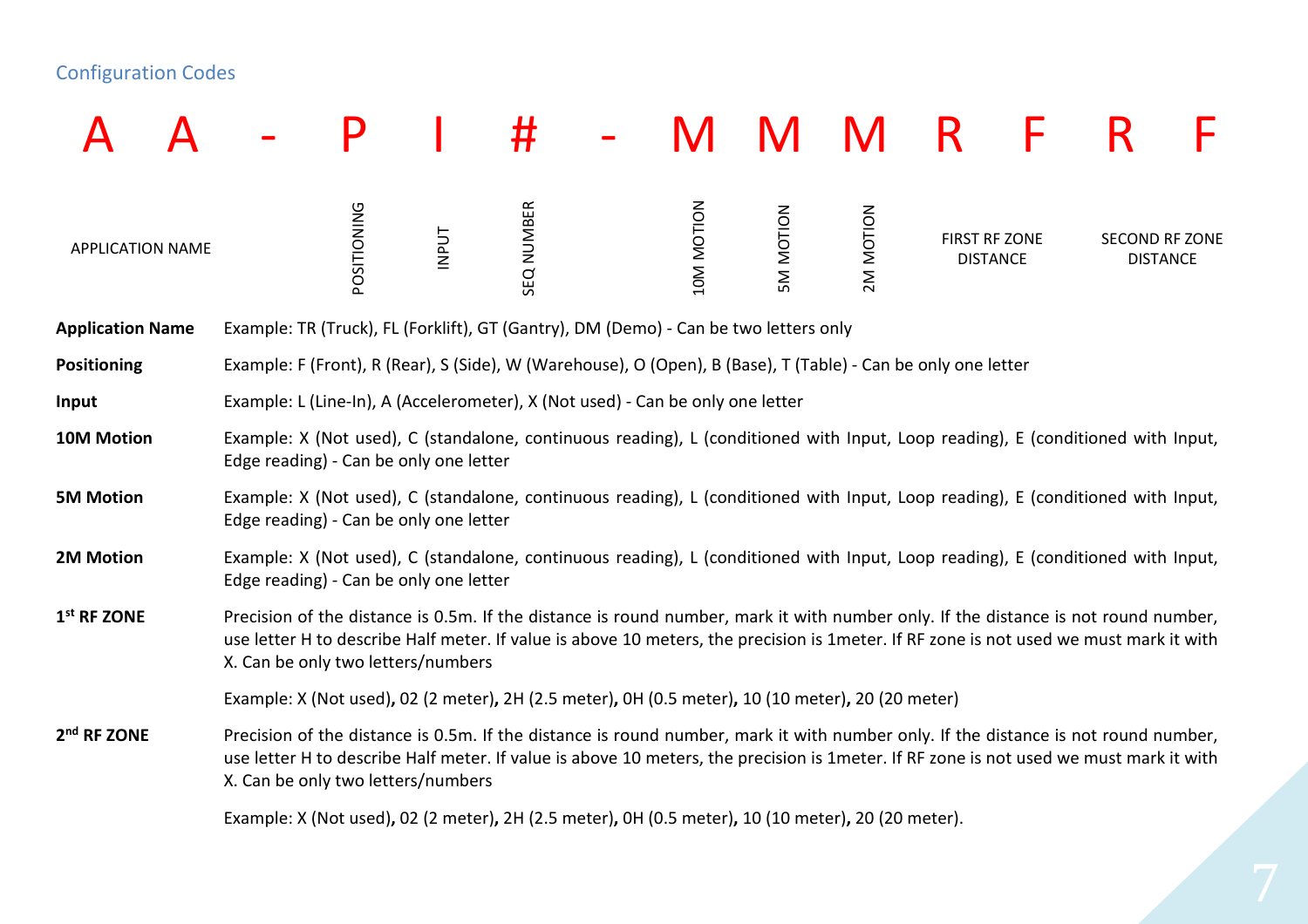## Camera Section

Sony Wide Dynamic Range Eiffo CCD Sensor is equipped in the camera chamber inside the UBEP for sharp day and night imaging.



**Figure 4: Camera**

- 1. Day/Night Sensor
- 2. Available Lens angle: 17°, 32°, 54°, 78°, 115°
- 3. 4 High-Power Infra-red LEDs for night vision

#### Camera Specification:

- T.V. system PAL Standard, 1 Vtt composite video into 75Ω
- $\bullet$ Light sensitivity <0.01 lux or 0 lux with IR
- $\bullet$ Fixed focal, minimum object distance 0.3m
- NTSC system also available when requested

## PES Section

PES (Pyroelectric sensor) is Pyroelectric Human motion detection sensor. UBEP unit is equipped with three Pyroelectric sensors each one specialized for detection within a defined range: 10 meter, 5 meter and 2 meter.



**Figure 5: PES Sensors**

Each Pyroelectric sensor can be selected to be used as trigger source for Alarm output or as a part of a condition combined with other inputs (Line-In for example).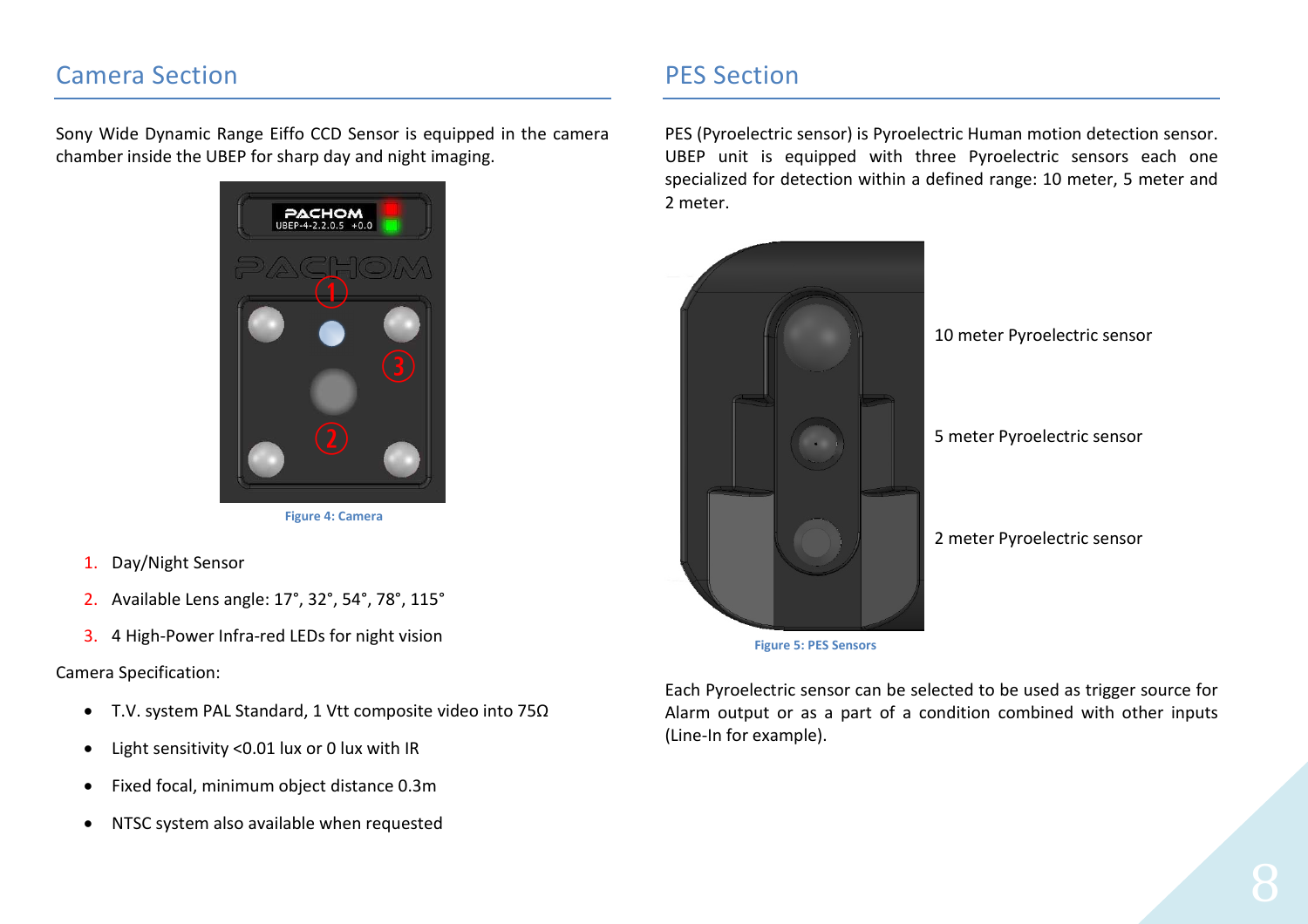## RF Section

RF section is one of the most important parts of UBEP device since it is the one creating the protection zone in front of the device with a highly tuned size and precision.

UBEP device is operating with RF frequency of standard 2.4GHz ISM band, handled to avoid typical WIFI, Bluetooth and Zigbee channels FCC ID No. 2AKO2UBEP-C.

It is capable of creating the RF protection zone with various geometric proportions depending on model and adjustable size set by soft configuration. This give the UBEP unique feature of adjusting the size of protection zone between 0.5m and 25m in front of the unit for the standard version and up to 50m with the long range version.

By creating the protection zone UBEP unit is transmitting the coded commands that is interpreted by the UPI and TAG units on what kind of alert to execute to warn the pedestrian worker carrying UPI and weather UPI should Reply upon the reception of this command or not.

UBEP unit is capable of transmitting up to four different sizes of protection zones simultaneously with the shorter zone having the higher execution priority on UPI and TAG. This is excellent feature if you want to have different levels of protection within the working site.

For example, you can set up a high alert zone being active between the UBEP unit and 2 meter and low alert zone being active between 2 meter and 5 meter in front of the UBEP. Within high alert zone UPI can react with vary long and strong vibration showing RED color while within low alert zone UPI can react with vary short and mild vibration showing Yellow color.



 **Figure 6: Two Zone Protection**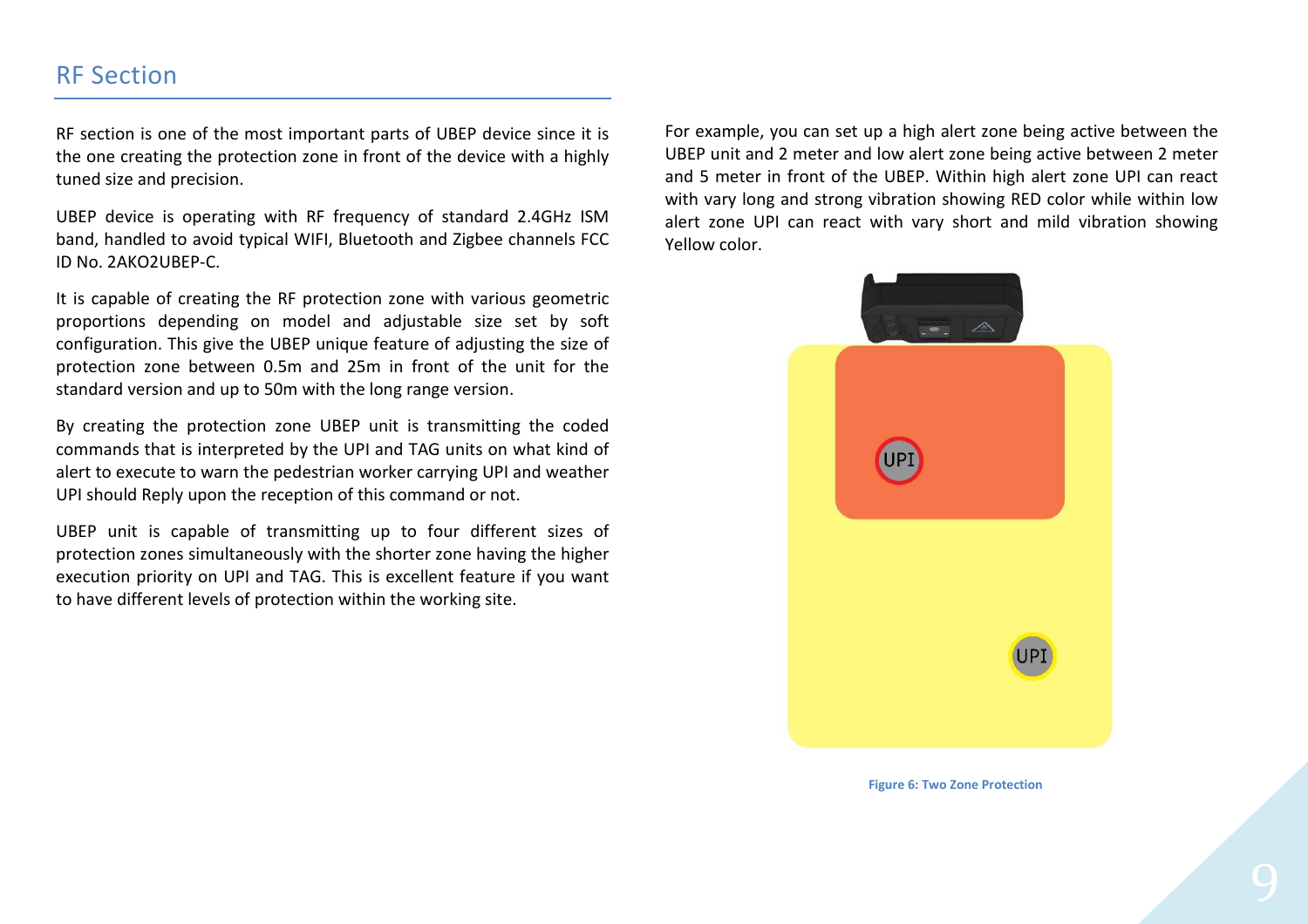## Power Switch

Power Switch is located on the back side of UBEP unit. It can be used regardless if UBEP unit is powered from External Source or from the battery.

You can turn on UBEP unit by shortly pressing Power Switch. You can turn it off by pressing and holding Power Switch for 1 second. Use power off-on procedure to get UBEP to transmit its ID to the UCP during the pairing procedure.



#### **Figure 7: Power Switch**

UBEP unit without the battery will be automatically powered up and down when connected/disconnected from the External Power Supply.

UBEP unit with the battery will also be automatically powered up and down when connected/disconnected from External Power Supply in case that unit is not already powered up by using Power Switch.

## External Connector

External connector provides industrial grade connectivity to the UBEP unit giving access to any of the 8-pins supporting:

- 1. Video Signal Output: Composite Video
- 2. GND: Ground Level
- 3. External Power Supply Input: +9V to +58V DC
- 4. Alarm OUT3 Line: Outputs same level as External Power
- 5. Alarm OUT2 Line: Outputs same level as External Power
- 6. Alarm OUT1 Line: Outputs same level as External Power
- 7. Line-In 1 detection: +9V to +58V DC detection supported
- 8. Line-In 2 detection: +9V to +58V DC detection supported



#### **Figure 8: External Connector**

External Power Supply Input is protected against reverse polarity connection.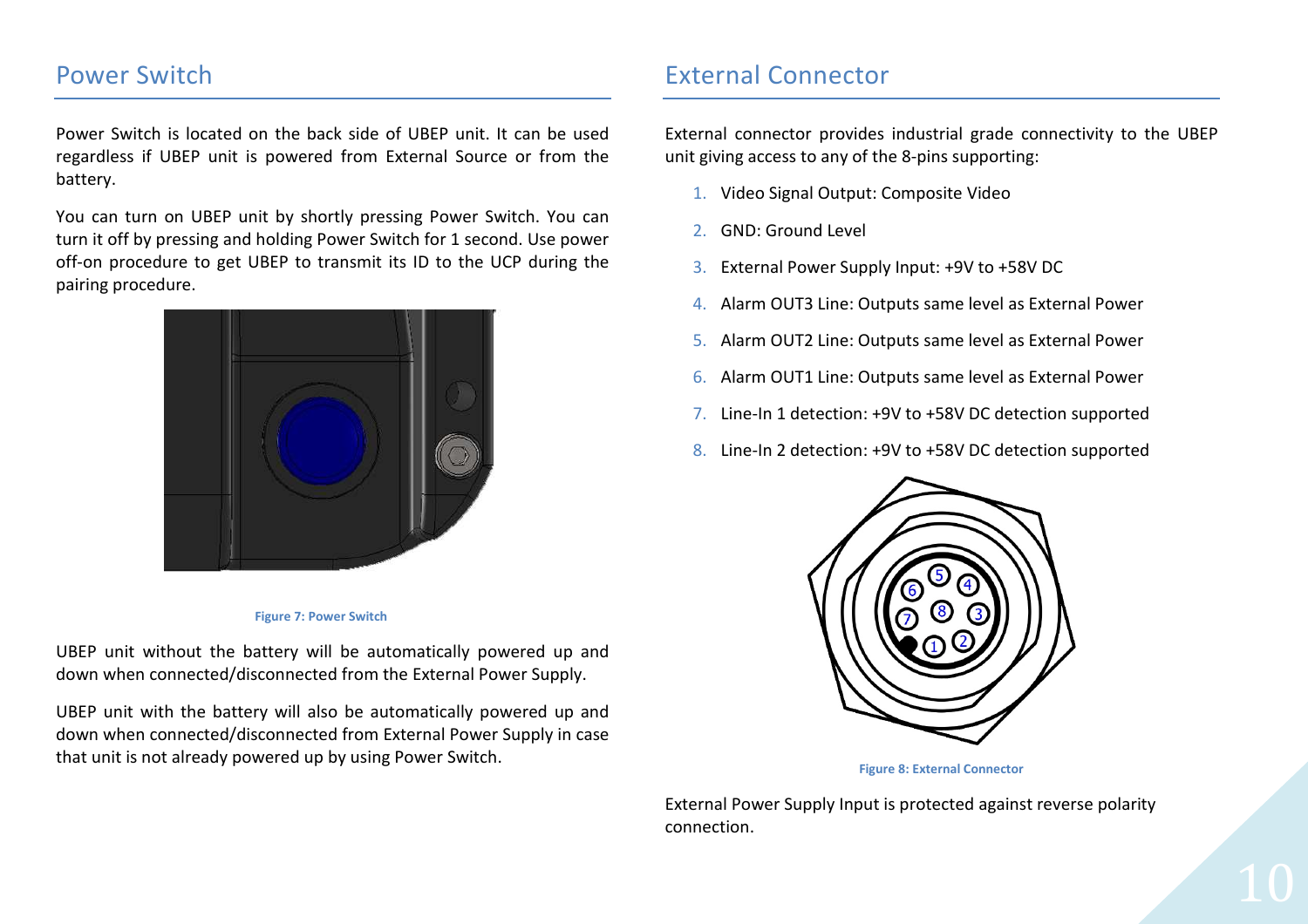## Testing and Maintenance

In order to test the functionality of UBEP device it must be configured with either Custom or any of the Standard Configurations that you want to use.

If UBEP unit is blank it must be configured by using UCP unit. There are four simple steps that operator should follow in order to perform this. Step 1, Pair UCP with UBEP unit. Step 2, Make custom configuration or select one of many Standard configurations available. Step 3, Send the configuration to the UBEP. Step 4, perform the test.

### Testing UBEP with UCP and UPI

Test can be performed by opening Test Menu on UCP and sending either Active UBEP Test mode or Passive UBEP Test mode command to paired UBEP.

The difference between those two is that in Active UBEP Test mode unit will transmit RF Protection zone with UPI vibration set according to programed configuration while in Passive UBEP Test mode unit will transmit RF Protection zone with disabled UPI vibration.

After the UBEP unit enters the Test mode you can execute any of the programed conditions by pressing the appropriate button in Test Menu on UCP. If Condition is set and enabled on UBEP it will be executed.

Execution of Condition will either activate alarm output on UBEP or transmit RF Protection zone toward UPI or both.

## Testing only with UPI

If you want to perform UBEP Test only by using UPI (no UCP unit) again UBEP device must be configured.

In order to perform the test you must simulate real life Conditions and apply them to UBEP.

In other words if UBEP is set to create RF Protection zone with Line-In as a trigger you must connect UBEP to the Power Source and Connect high voltage to Line-In input. Or if UBEP is set to activate alarm on output 2 line as a trigger to 5m PES Sensor you must walk in front of the UBEP.